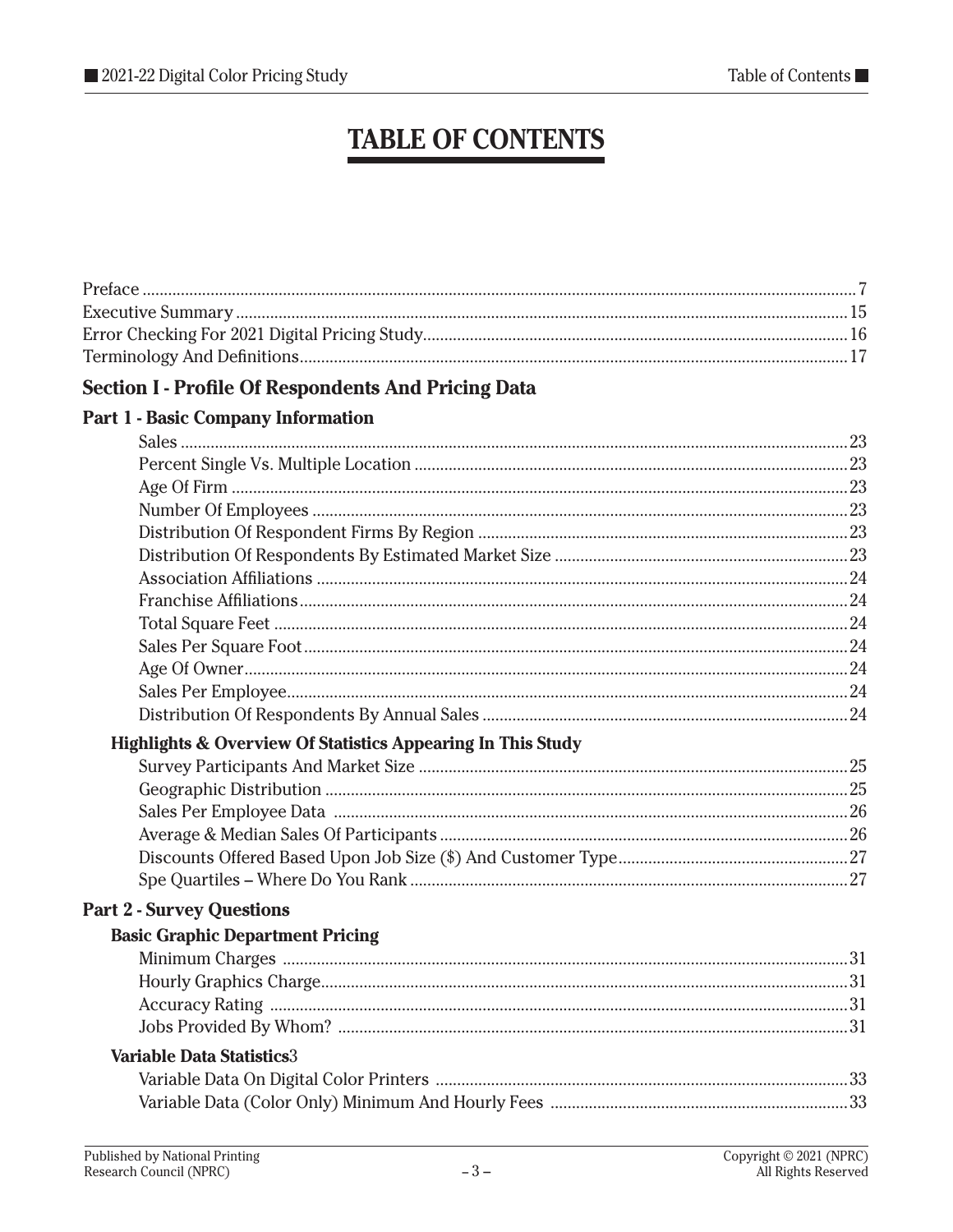| <b>Watermarked Stationery</b>                    |  |
|--------------------------------------------------|--|
|                                                  |  |
|                                                  |  |
| <b>Flyers &amp; Catalog Sheets</b>               |  |
|                                                  |  |
|                                                  |  |
|                                                  |  |
|                                                  |  |
| <b>Rack Cards &amp; Postcards</b>                |  |
|                                                  |  |
|                                                  |  |
|                                                  |  |
|                                                  |  |
| <b>Carbonless Forms (Black)</b>                  |  |
|                                                  |  |
|                                                  |  |
|                                                  |  |
| Carbonless Forms - Digital (4/0)                 |  |
|                                                  |  |
|                                                  |  |
| <b>Click Charges Only</b>                        |  |
|                                                  |  |
|                                                  |  |
|                                                  |  |
| <b>Newsletters/Catalogs &amp; Directories</b>    |  |
|                                                  |  |
|                                                  |  |
|                                                  |  |
|                                                  |  |
|                                                  |  |
|                                                  |  |
|                                                  |  |
| <b>Coil Bound Book Or Directory</b>              |  |
|                                                  |  |
| <b>Envelope Printing - Methods &amp; Ratings</b> |  |
|                                                  |  |
| <b>Digitally Printed Envelopes</b>               |  |
|                                                  |  |
|                                                  |  |
|                                                  |  |
|                                                  |  |
| <b>Envelope Printing - Methods &amp; Ratings</b> |  |
|                                                  |  |